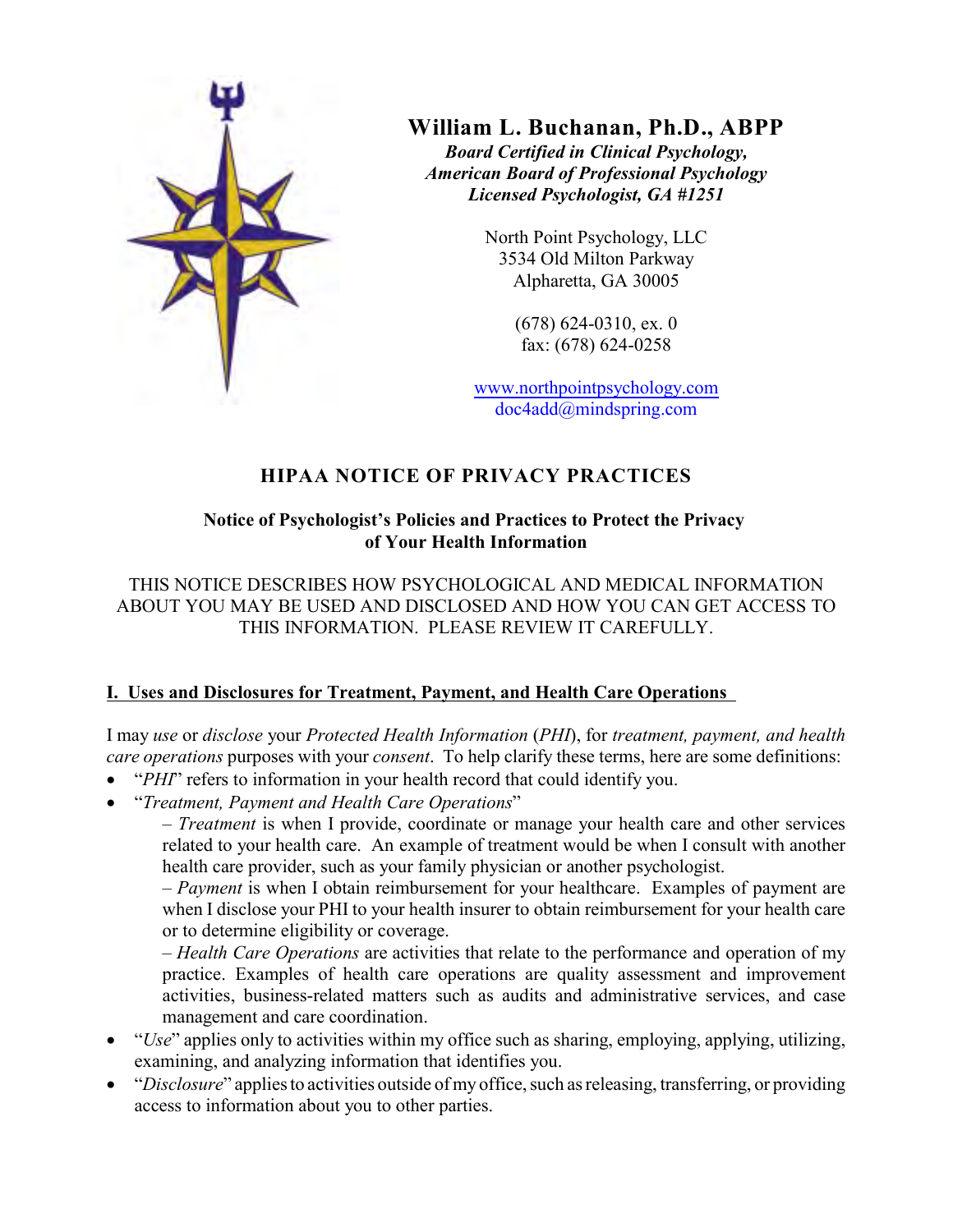#### **II. Uses and Disclosures Requiring Authorization**

I may use or disclose PHI for purposes outside of treatment, payment, or health care operations when your appropriate authorization is obtained. An "*authorization*" is written permission above and beyond the general consent that permits only specific disclosures. In those instances when I am asked for information for purposes outside of treatment, payment or health care operations, I will obtain an authorization from you before releasing this information. I will also need to obtain an authorization before releasing your Psychotherapy Notes. "*Psychotherapy Notes*" are notes I have made about our conversation during a private, group, joint, or family counseling session, which I have kept separate from the rest of your medical record. These notes are given a greater degree of protection than PHI.

You may revoke all such authorizations (of PHI or Psychotherapy Notes) at any time, provided each revocation is in writing. You may not revoke an authorization to the extent that (1) I have relied on that authorization; or (2) if the authorization was obtained as a condition of obtaining insurance coverage, law provides the insurer the right to contest the claim under the policy.

#### **III. Uses and Disclosures with Neither Consent nor Authorization**

I may use or disclose PHI without your consent or authorization in the following circumstances:

*Child Abuse* – If I have reasonable cause to believe that a child has been abused, I must report that belief to the appropriate authority.

*Adult and Domestic Abuse* – If I have reasonable cause to believe that a disabled adult or elder person has had a physical injury or injuries by other than by accidental means, or has been neglected or exploited, I must report that belief to the appropriate authority.

*Health Oversight Activities* – If I am the subject of an inquiry by the Georgia Board of Examiners of Psychologists, the Ethics Committee of the Georgia Psychological Association, or other government or health oversight agency, I may be required to disclose Protected Health Information regarding you in any proceedings.

*Judicial and Administrative Proceedings* – If you are involved in a court proceeding and a request is made about the professional services I provided you or the records thereof, such information is privileged under state law, and I will not release information without your written consent or a Court Order. The privilege does not apply when you are being evaluated for a third party or when the evaluation is Court ordered. You will be informed in advance if this is the case.

*Serious Threat to Health or Safety* – If I determine that you present a serious danger of violence to yourself or another, I may disclose information in order to provide protection against such danger for you or the intended victim.

*Worker's Compensation* – I may disclose protected health information regarding you as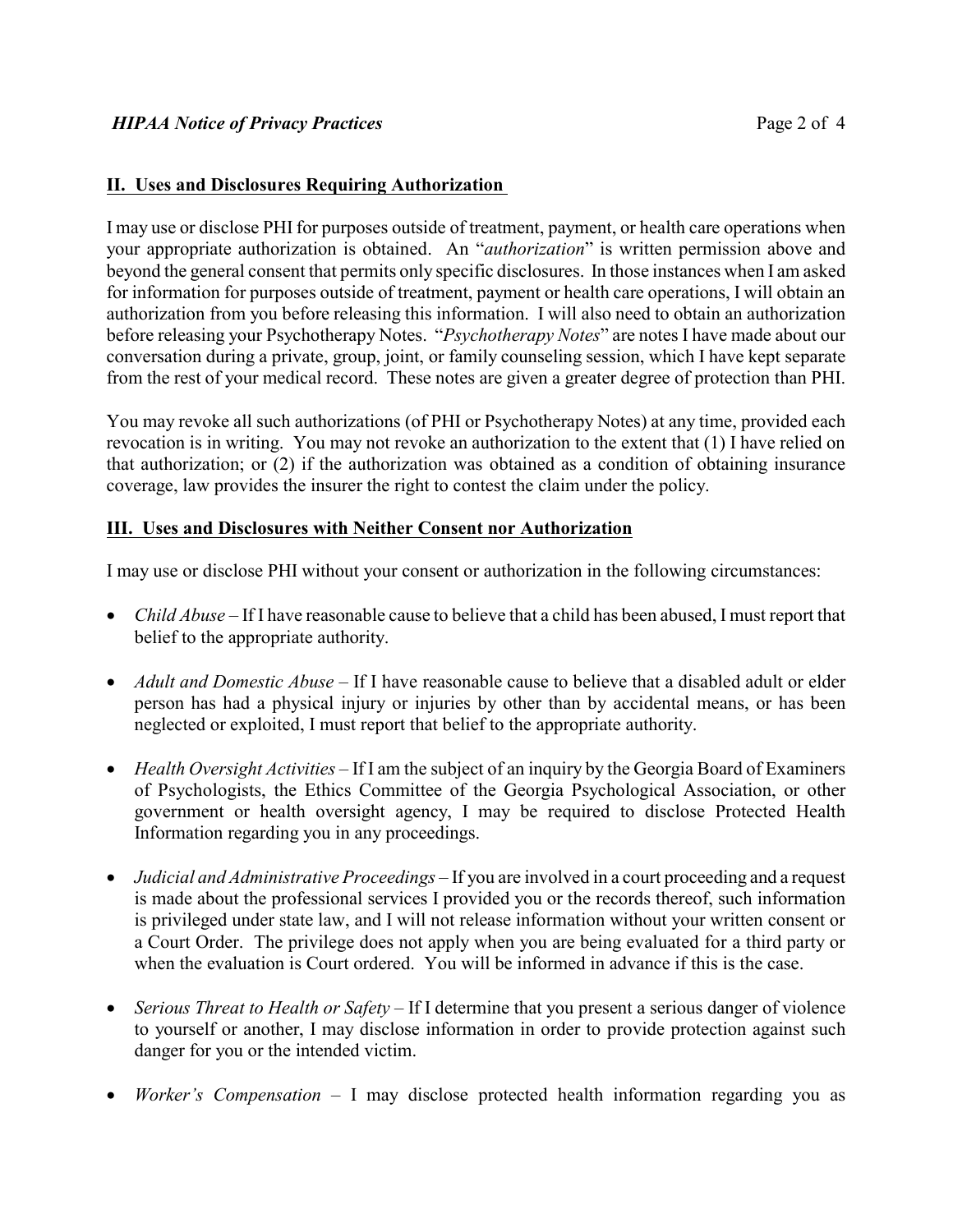# *HIPAA Notice of Privacy Practices* Page 3 of 4

# **IV. Patient's Rights and Psychologist's Duties**

# Patient's Rights:

*Right to Request Restrictions* – You have the right to request restrictions on certain uses and disclosures of Protected Health Information. However, I am not required to agree to the restriction you request.

*Right to ReceiveConfidential Communications by Alternative Means and at Alternative Locations* – You have the right to request and receive confidential communications of PHI by alternative means and at alternative locations. (For example, you may not want a family member to know that you are seeing me. On your request, I will send your bills to another address.)

*Right to Inspect and Copy* – You have the right to inspect and obtain a copy of your PHI in my records as long as the PHI is maintained in the record. I may deny your access to PHI under certain circumstances, but in some cases you may have this decision reviewed.

*Right to Amend* – You have the right to request an amendment of PHI for as long as the PHI is maintained in the record. I may deny your request. On your request, I will discuss with you the details of the amendment process.

*Right to an Accounting* – You generally have the right to receive an accounting of disclosures of PHI. On your request, I will discuss with you the details of the accounting process.

*Right to a Paper Copy* – You have the right to obtain a paper copy of this notice from me upon request, even if you have agreed to receive the notice electronically.

# Psychologist's Duties:

I am required by law to maintain the privacy of PHI and to provide you with a notice of my legal duties and privacy practices with respect to PHI.

I reserve the right to change the privacy policies and practices described in this notice. Unless I notify you of such changes, however, I am required to abide by the terms currently in effect.

If I revise my policies and procedures, I will provide a copy to you upon request.

# **V. Complaints**

If you are concerned that I have violated your privacy rights, or you disagree with a decision I made about access to your records, you may contact me, William L. Buchanan. Ph.D., at North Point